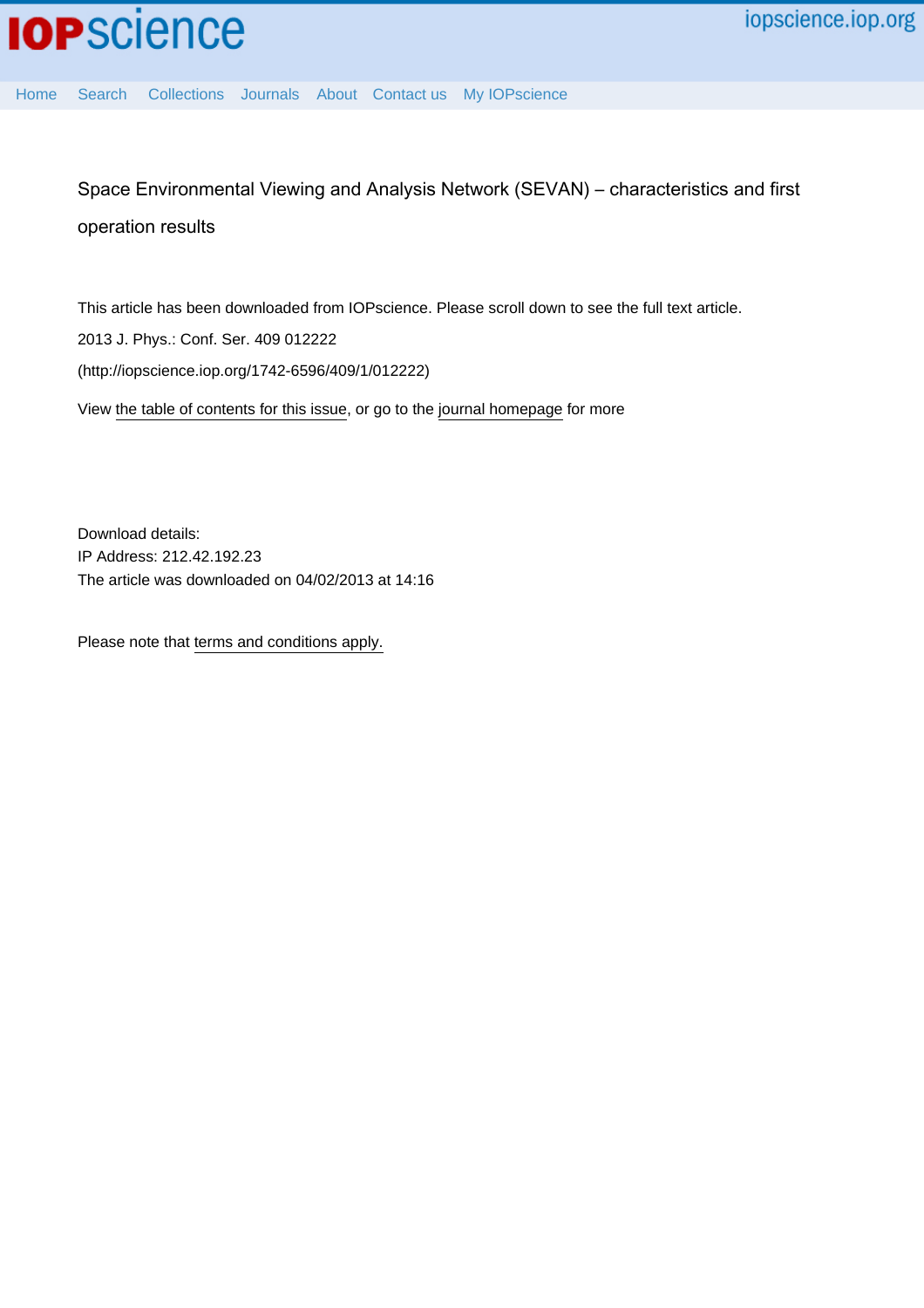# **Space Environmental Viewing and Analysis Network (SEVAN) – characteristics and first operation results**

## **Ashot Chilingarian, Karen Arakelyan, Karen Avakyan, Nikolaj Bostanjyan, Suren Chilingaryan, D Pokhsraryan, D Sargsyan, A Reymers.**

Yerevan Physics Institut[e](mailto:chili@aragats.am)

[chili@aragats.am](mailto:chili@aragats.am)

**Abstract**. Space Environmental Viewing and Analysis Network is a worldwide network of identical particle detectors located at middle and low latitudes aimed to improve fundamental research of space weather conditions and to provide short- and long-term forecasts of the dangerous consequences of space storms. SEVAN detected changing fluxes of different species of secondary cosmic rays at different altitudes and latitudes, thus turning SEVAN into a powerful integrated device used to explore solar modulation effects. Till to now the SEVAN modules are installed at Aragats Space Environmental Centre in Armenia (3 units at altitudes 800, 2000 and 3200 m a.s.l.), Bulgaria (Moussala), Croatia and India (New-Delhi JNU.) and now under installation in Slovakia, LomnitskySchtit). Recently SEVAN detectors were used for research of new high-energy phenomena originated in terrestrial atmosphere – Thunderstorm Ground Enhancements (TGEs). In 2011 first joint measurements of solar modulation effects were detected by SEVAN network, now under analysis.

#### **1. Introduction**

For the basic research of solar physics, solar-terrestrial connections and Space weather, as well as for establishing services of alerting and forecasting of dangerous consequences of space storm the networks of particle detectors located at different geographical coordinates and measuring various species of secondary cosmic rays are of vital importance.A network of particle detectors located at middle to low latitudes known as SEVAN (Space Environment Viewing and Analysis Network, [1.2]) was developed in the framework of the International Heliophysical Year (IHY-2007) and now operates and continue to growth within International Space Weather Initiative (ISWI). SEVAN detectors measure time series of charged and neutral secondary particles born in cascades originating in the atmosphere by nuclear interactions of protons and nuclei accelerated in the Galaxy and nearby the sun. SEVAN modules are operating in Armenia  $(4 \text{ one m}^2 \text{ standard modules and } 2 \text{ super modules})$ of 12 identical SEVAN units each arranged above and below 2 standard sections of Nor Amberd neutron monitor 6NM-64; both super modules are capable of muon direction estimation), in Croatia (Zagreb observatory), Bulgaria (Mt. Moussala, India (New-Delhi JNU Univ.) and are under construction in Slovakia (Mt. Lomnicky Stit).The analogical detector is in operation in Tibet [3]. The particle fluxes measured by the new network at medium to low latitudes, combined with information from satellites and particle detector networks at high latitudes, will provide experimental evidence on the most energetic processes in the solar system and will constitute an important element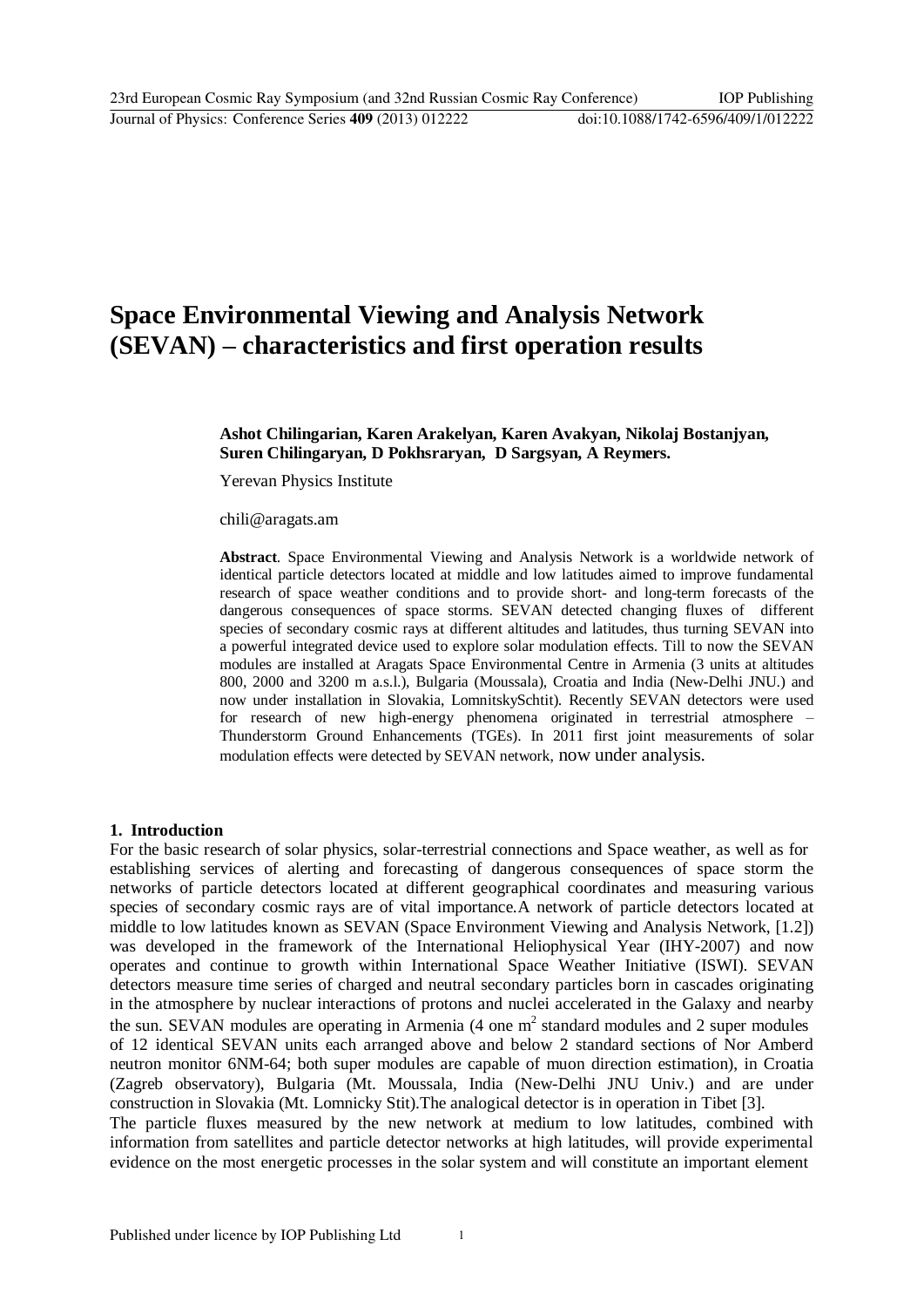| 23rd European Cosmic Ray Symposium (and 32nd Russian Cosmic Ray Conference) | <b>IOP</b> Publishing              |
|-----------------------------------------------------------------------------|------------------------------------|
| Journal of Physics: Conference Series 409 (2013) 012222                     | doi:10.1088/1742-6596/409/1/012222 |

of the global space weather monitoring and forecasting service. SEVAN network measure charged and neutral fluxes; energy spectra of the solar protons by registering the ground level enhancements (GLEs); distinguish between neutron- and proton-initiated GLEs. SEVAN modules also register Thunderstorm ground enhancements (TGEs), new high-energy phenomena in the atmosphere. SEVAN modules, operated at slopes of Mt. Aragats in Armenia during recent years detect many TGE events in fluxes of gamma rays and high-energy muons, proving existence of the strong electrical fields in the thunderclouds initiating relativistic runaway electron avalanches in the thunderstorm atmospheres [4,- 6]. SEVAN detectors was calibrated by the gamma ray flux of the most powerful TGEs and furthermore, the time series of the high energy muons detected by SEVAN open possibility to estimate the electrical structure of the thunderclouds, the key parameter for creating models of both TGE and lightning occurrences.

# **2. Design of SEVAN Particle Detectors**

The basic detecting unit of the SEVAN network (see Figure 1) is assembled from standard slabs of 50 x 50 x 5 cm<sup>3</sup> plastic scintillators. Between two identical assemblies of 100 x 100 x 5 cm<sup>3</sup> scintillators (four standard slabs) are located two 100 x 100 x 5 cm<sup>3</sup> lead absorbers and thick 50 x 50 x 25 cm<sup>3</sup> scintillator assembly (5 standard slabs). A scintillator light capture cone and photo multiplier tube (PMT) are located on the top, bottom and the intermediate layers of detector. The detailed detector charts with all sizes are available from [http://aragats.am/SEVAN.](http://aragats.am/SEVAN)



Figure 1.Basic detecting unit of the SEVAN network.

Incoming neutral particles undergo nuclear reactions in the thick 25 cm plastic scintillator and produce protons and other charged particles. In the upper 5 cm thick scintillator charged particles are registered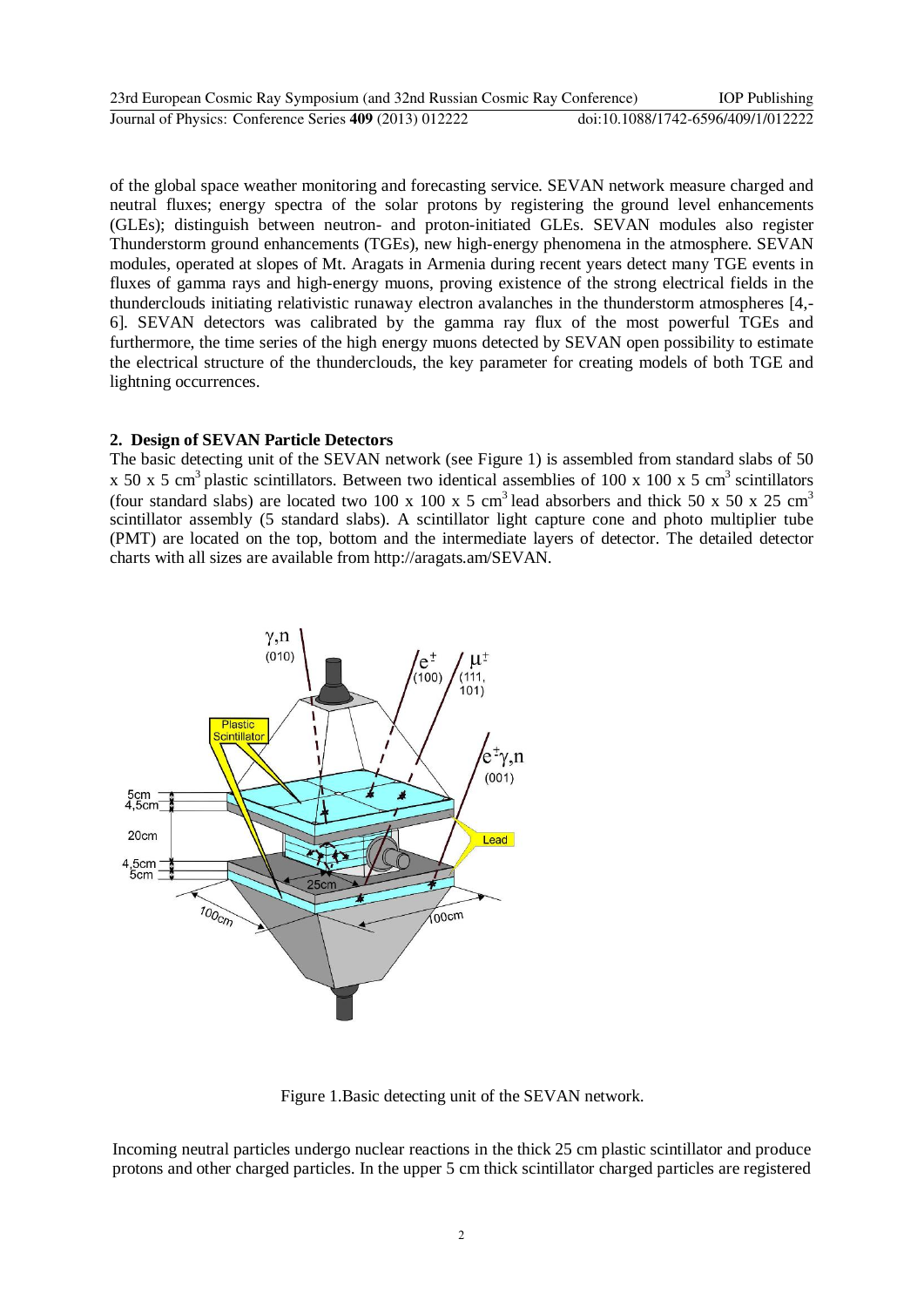| 23rd European Cosmic Ray Symposium (and 32nd Russian Cosmic Ray Conference) | <b>IOP</b> Publishing              |
|-----------------------------------------------------------------------------|------------------------------------|
| Journal of Physics: Conference Series 409 (2013) 012222                     | doi:10.1088/1742-6596/409/1/012222 |

very effectively; however for the nuclear interactions of neutral particles there is not enough matter. When a neutral particle traverses the top thin  $(5 \text{ cm})$  scintillator, usually no signal is produced. The absence of the signal in the upper scintillators, coinciding with the signal in the middle scintillator, points to neutral particle detection. The coincidence of signals from the top and bottom scintillators indicates the traversal of high-energy muons. Lead absorbers improve the efficiency of the neutral flux detection and filtered low energy charged particles

If we denote by  $'1'$  the signal from a scintillator and by  $'0'$  the absence of a signal, then the following combinations of the 3-layered detector output are possible:

111 and 101—traversal of high energy muon; 010—traversal of a neutral particle;100—traversal of a low energy charged particle stopped in the scintillator or in the first lead absorber (energy less than \*100 MeV).110—traversal of a higher energy charged particle stopped in the second lead absorber. 001—registration of inclined charged particles

## **3. Forbush decrease events detected by the SEVAN network in the beginning of the 24-th solar activity cycle**

In the middle of February 2011 the active region AR 11158 unleashed 3 solar flares of class М6.6 (13 February, solar coordinates S19, W03), М2.2 (14 February, solar coordinates S20, W14) and strongest X2.2 (15 February, solar coordinates S19, W03S21, W18). All 3 flares were accompanied with CMEs headed to the earth direction. The worldwide network of neutron monitors detects at 18 February sizeable Forbush decrease (FD). The SEVAN network as well detects FD by 3 monitors located in Armenia and by Balkanian monitors located in Zagreb observatory (Croatia) and Mt. Moussala (Bulgaria). The SEVAN module locates in India do not register FD due to large geomagnetic cutoff.



Figure 2. The time profiles of the FD on 18 February, 2011 measured by Zagreb and Moussala SEVAN monitors in comparison with Rome Neutron monitor and Aragats Neutron monitor. The low energy charged particles (combination 100) and high-energy muons (combination 111) are recovering much faster comparing with neutrons measured by Rome and Aragats Neutron monitors.